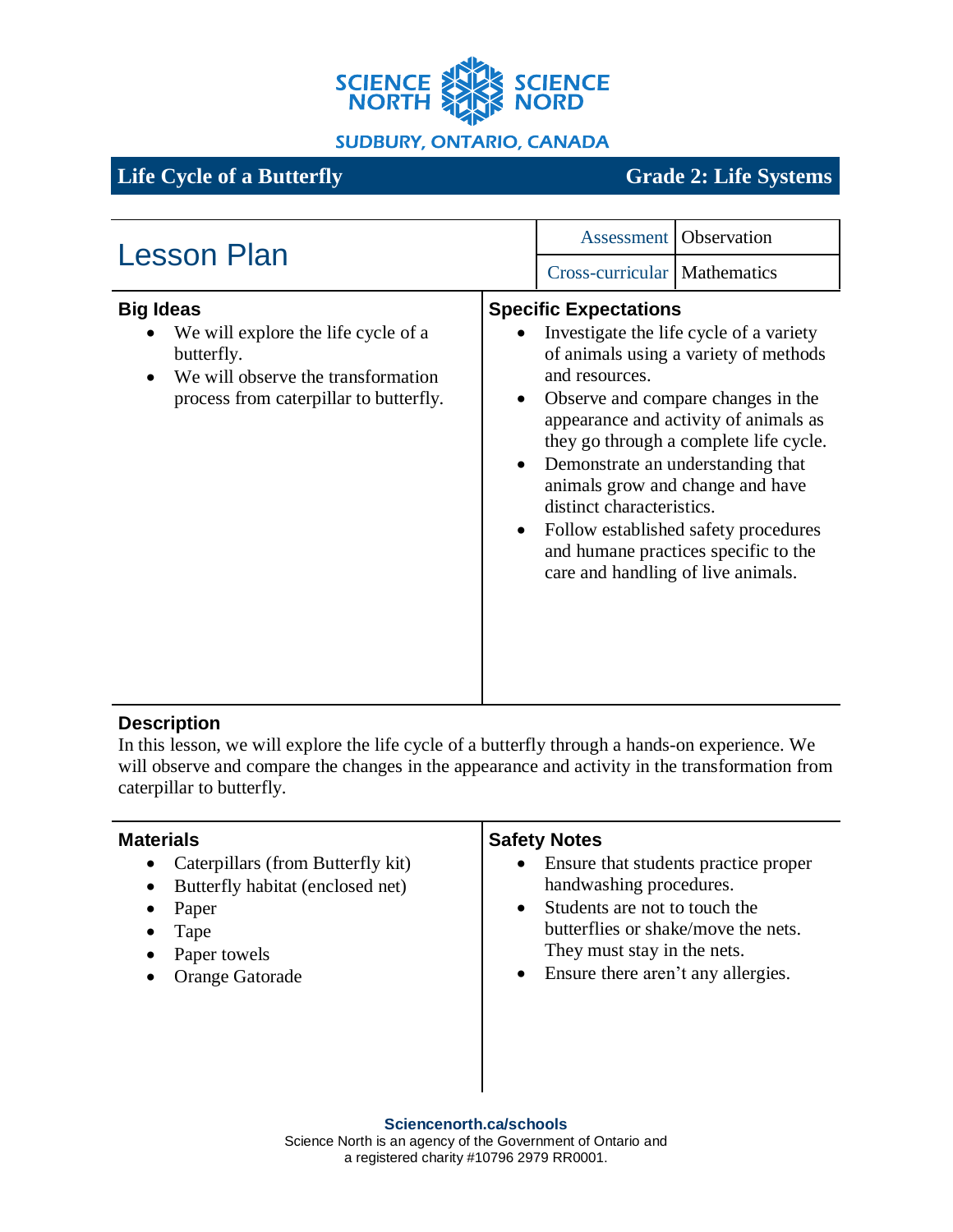## **Introduction**

**\*Every part of this lesson that deals with handling the caterpillars and butterflies will be done by an adult. Students can observe the process and track their observations on the "Observation Tracking" sheet.**

- Discuss the life cycle of a butterfly and the process of metamorphosis.
- Metamorphosis: transformation or change in shape
- There are four stages to the metamorphosis process: egg, larva (feeding stage), pupa (transition stage), and adult (reproductive stage).

#### **Action**

- You will receive a cup with caterpillars. They will arrive in their second instar which means they have shed their skins once already. They will do this five times before they pupate. Pupate is when they enter the chrysalis stage. When handling the cup, be very gentle. **Do not place the caterpillars in direct sunlight such as a window sill.** Do not disturb the cup once it is in the spot you have selected.
- Inside the cups, there is food provided for the caterpillars. You do not have to worry about feeding them. Do not give them water either. They have all the moisture they need. Any extra moisture can cause them to sicken and die.
- **Never take the lid off the container(s)**. This can cause their food to dry out and expose the caterpillars to bacteria and mold.
- Do not be concerned if your caterpillars appear inactive at first. They need lots of rest and to digest their food. If you are very concerned, gently roll the cup. If they remain in their original spot, they are fine.
- If you see any webbing, this is a good sign. Webbing protects the caterpillars from any dangers.
- After six to eight days, you MUST open each container to empty the waste in the container. This will allow easier access to their food. Any webbing can be removed as well. By this point, the caterpillars should be attached to the paper on the underside of the lid. This means they are ready to pupate (enter the chrysalis stage). Wait two days for the chrysalis to harden before transferring them to the butterfly habitat/tent.
- **Transferring to habitat/tent:** Carefully take out the paper disk with your chrysalis attached. Pin as many pieces of paper as necessary to cover the ceiling of the habitat. Tape the paper liner with the chrysalis attached to the pieces of paper covering the ceiling. The chrysalis should hang down in a natural position. Do up the zipper of the habitat/tent. Place a paper towel under the habitat as meconium may fall on the surface to which the habitat is placed on.

#### **Sciencenorth.ca/schools**

Science North is an agency of the Government of Ontario and a registered charity #10796 2979 RR0001.